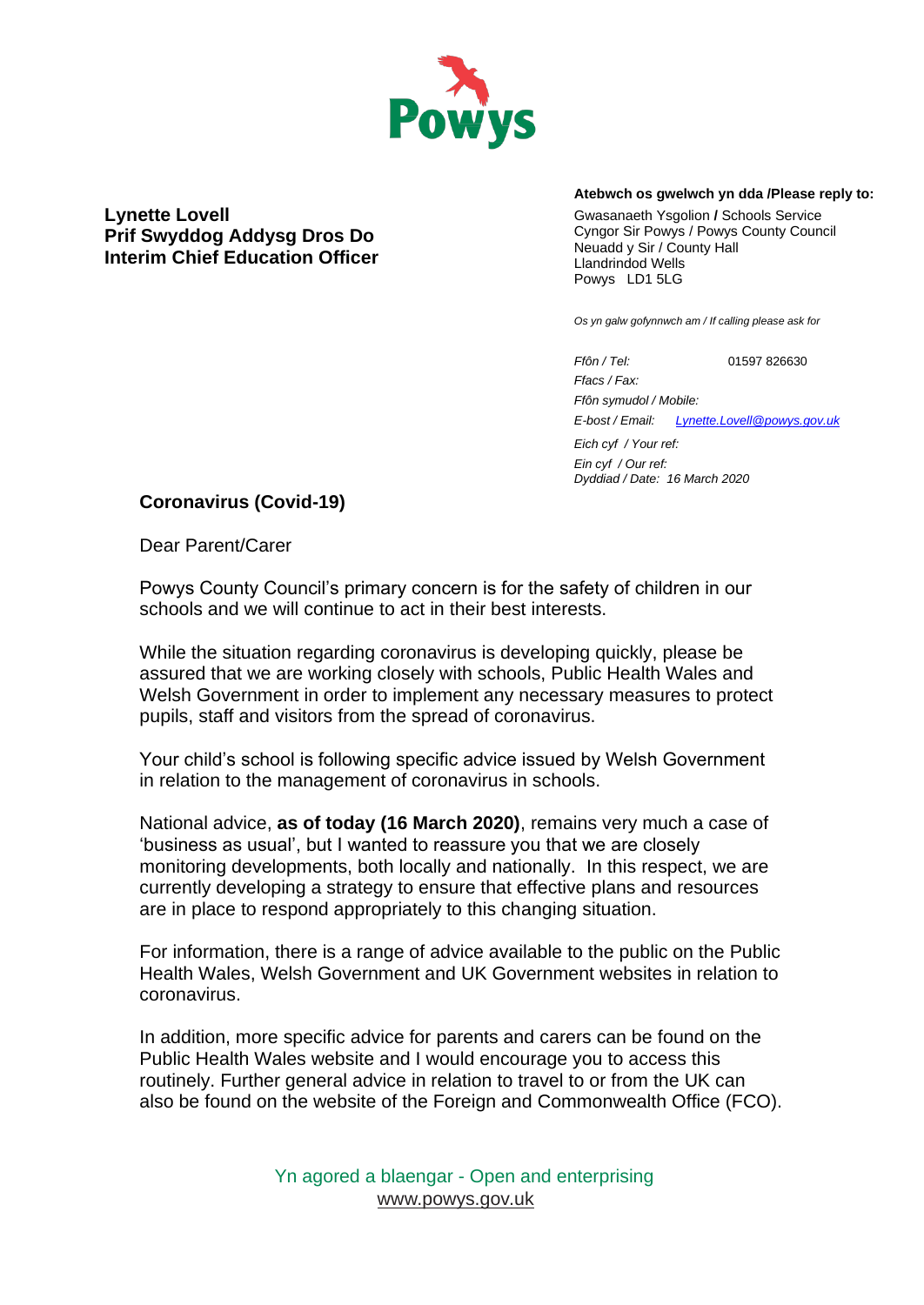

In the meantime, your support as parents/carers is critical to our strategy to fight the spread of coronavirus. I can only reiterate that the best way to prevent infection is to avoid being exposed to the virus through good hygiene.

Therefore, please advise your child to wash their hands:

- before leaving home
- on arrival at school
- after using the toilet
- before food preparation
- after breaks and sporting activities
- before eating any food, including snacks
- before leaving school
- on returning home from school

Please also advise your children to:

- avoid touching their eyes, nose, and mouth with unwashed hands
- avoid close contact with people who are unwell

# **What to do if your child / you have symptoms of Coronavirus**

Your child / you should stay at home for 7 days if you have either:

- a high temperature
- a new continuous cough

# **Do not go to a GP surgery, pharmacy or hospital. You do not need to contact 111 to tell them you're staying at home.**

If you have need to stay at home, follow the self-isolation advice from Public Health Wales.

# **You should only contact 111 if:**

- you feel you cannot cope with your symptoms at home
- your condition gets worse
- your symptoms do not get better after 7 days

Please be assured once again that the local authority is taking all possible steps to respond to this situation.